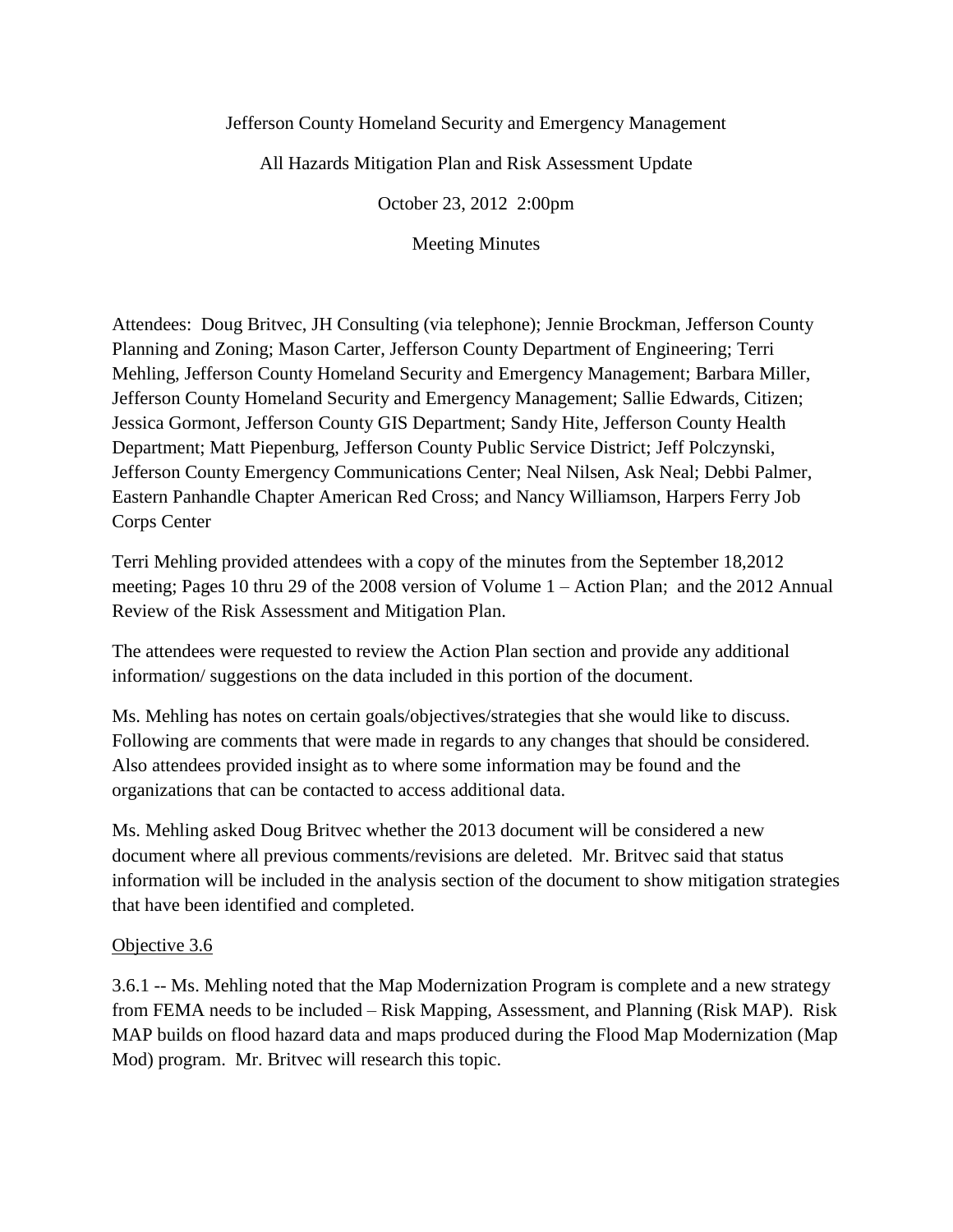#### Objectives 4.1 and 8.1

Ms. Mehling discussed public warning notification. JCHSEM is currently implementing an account via NIXLE whereby citizens can sign up to receive notifications that are issued from the JCHSEM. JC ECC is in the process of implementing Computer Aided Dispatch (CAD) within the next nine months which may also include the capability for Reverse 911 notifications.

## Objective 4.2

Mason Carter noted that laminated glass is not a requirement in the building code in new buildings. It will be revised to encourage the use of laminated glass in new construction.

# Objective 7.1

7.1.1 – This was determined as a new strategy in 2008. The Land Use Map from the Planning Department may be helpful. This strategy should stand as it is and note that funding has not been identified in order to complete this strategy.

7.1.2 – This strategy will be deleted as recommended by the committee.

### Objective 8.1

8.1.4 – Ms. Mehling will contact Charlotte Hernandez-Velez, the County's IT staff person, to find out if this strategy has been completed.

# Objective 9.3

9.3.1 – Debbi Palmer provided some information on this strategy. Shelters are not wired to accommodate generators. She is discussing with the Senior Center to have a Briggs & Stratton generator installed. The generator was donated to the Red Cross. This is considered as a whole house generator but Ms. Palmer did not have the specifications of the generator. This is ongoing. Sandy Hite would like the Status Notes to be revised to remove the POD site designations of T.A. Lowery Elementary School and Wildwood Middle School. Also reword to not be specific to Pandemic Flu but rather any health related emergency.

#### Objective 11.1

11.1.3 – This strategy needs to be reworded due to the elimination of the color code DHS threat level system. JCHSEM will coordinate with local media to alert the public to any threats that may be imminent in the County. This is an ongoing strategy.

#### Objective 11.2

11.2.4 – Sandy Hite provided information pertaining to the Health Department working on a Mass Fatalities Plan that may be completed within two years and hope to hold a conference in Fall 2013 on the topic.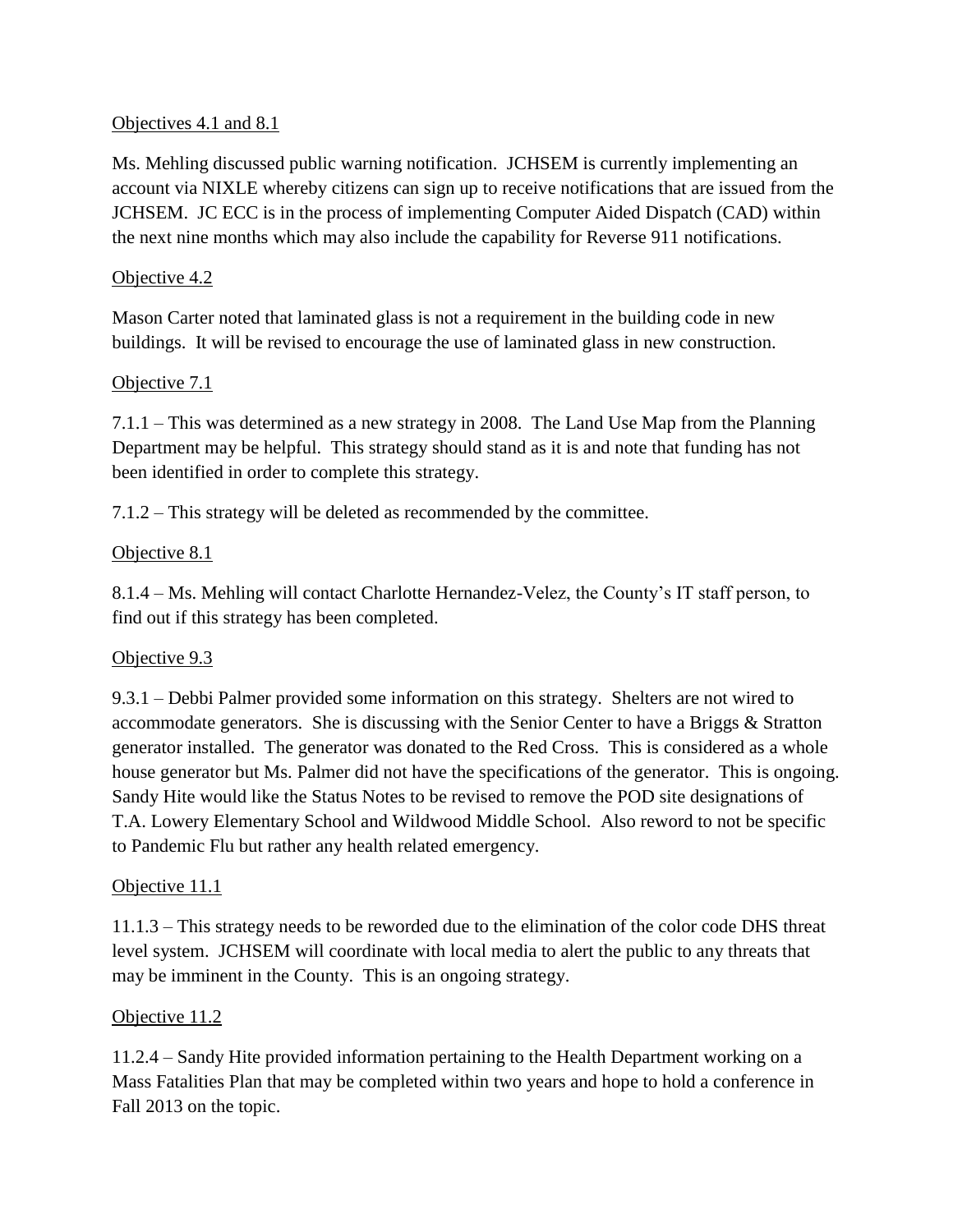#### Objective 13.1

13.1.2 – Materials to be developed would be a product of the Convention and Visitors Bureau. A new director has been hired and should be contacted to pursue this strategy. Mr. Britvec noted that the text in the Funding column should be revised to read "…\$3,000 for generation of materials"

13.1.5 – Reword to show that Red Cross classes include Adult, Infant and Child CPR, AED, Basic First Aid, and basic disaster classes. This is ongoing.

13.1.9 – Flood Mitigation Materials should be distributed via Town Halls. This would need to be coordinated with each town/mayor.

### Objective 13.2

13.2.1 – There is now a Regional Animals in Disaster Plan and JCHSEM has been able to purchase a Pet Response Trailer with equipment through grant funding. JCHSEM is seeking funding sources to conduct training for volunteers in the implementation of a pet shelter. The training would be conducted by the Humane Society of the United States (HSUS).

#### Objective 13.5

13.5.3 – Mason Carter will check into the status of this strategy. NOTE: Mr. Carter followed up with Ms. Mehling that nothing has changed or been revised in the county's plans.

#### Objective 13.7

13.7.1 – Ms. Miller clarified the strategy. The LEPC wanted to expand it's mission to encompass all hazards however, it's mission is determined at the federal level. Expanding the mission from hazardous materials to all hazards was struck down. Ms. Mehling will ask John Mills, President of the LEPC if this strategy can be deleted or reworded. NOTE: Ms. Mehling spoke with Mr. Mills on 11/20/12 and discussed this strategy. Mr. Mills agreed that the wording should only reflect expansion of the membership of the LEPC and not the mission at this time.

#### Objective 13.8

13.8.1 -- Revise according to 4.1 and 8.1 that CAD will be implemented within nine months to one year.

#### Objective 13.9

13.9.2 – This strategy should be deleted.

Objective 13.10